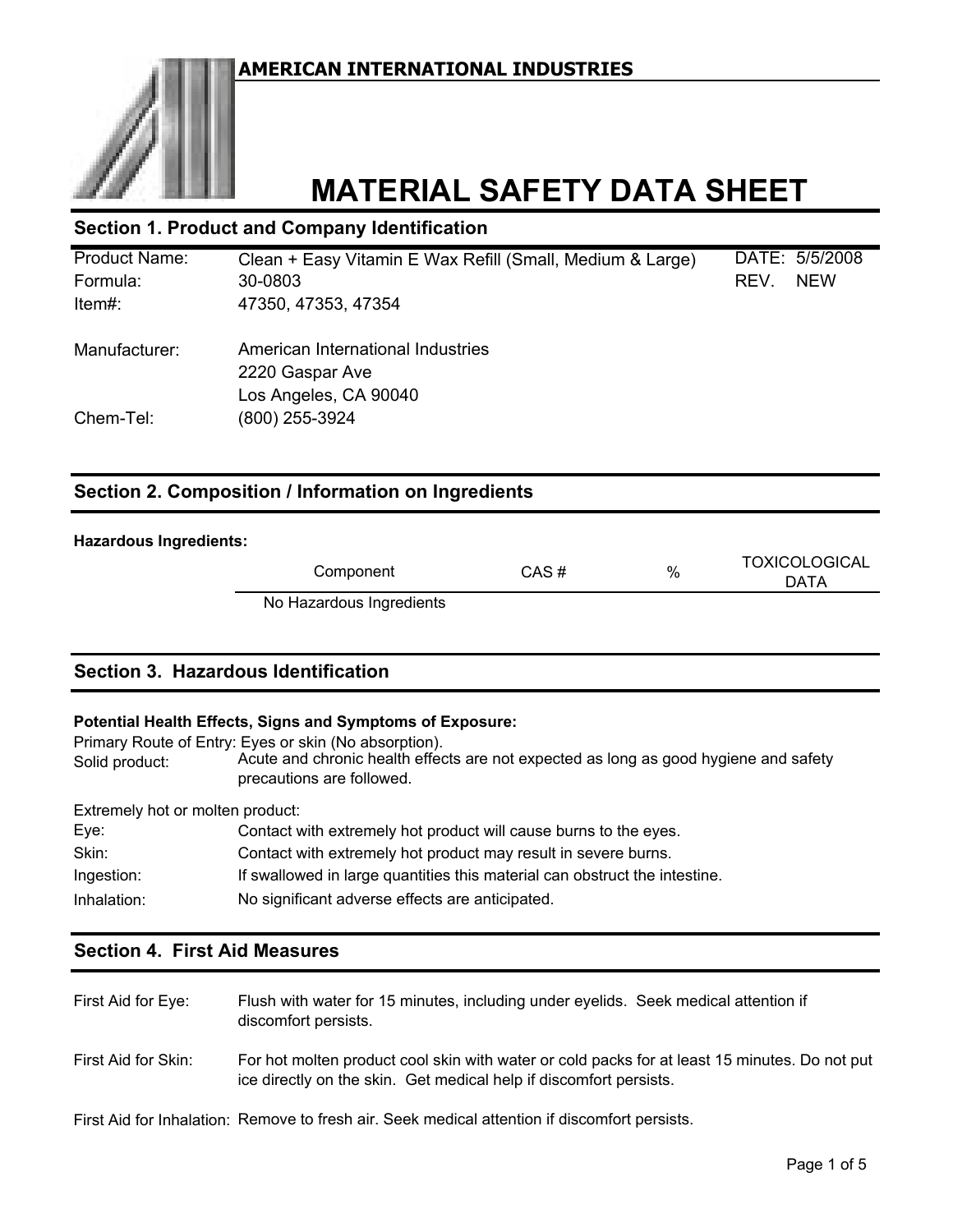

First Aid for Ingestion: Rinse mouth out with water. Only induce vomiting if directed by a physician. Never give anything by mouth to an unconscious person. Seek prompt medical attention.

## **Section 5. Fire Fighting Measures**

| Flash Point (°F/°C):             | Not applicable                                                                                                                                                                                       |
|----------------------------------|------------------------------------------------------------------------------------------------------------------------------------------------------------------------------------------------------|
| Flammable Limit<br>$(vol\%):$    | Not applicable                                                                                                                                                                                       |
| Auto-ignition Temp.<br>$(vol\%)$ | None Established                                                                                                                                                                                     |
| <b>Extinguisher Media:</b>       | Carbon Dioxide, Foam, Water Fog and dry chemical                                                                                                                                                     |
| Fire Fighting<br>Instructions:   | Wear protective clothing to prevent contact with skin and eyes. Do not release runoff from<br>fire control methods to sewers or waterways.                                                           |
| Fire Fighting<br>Equipment:      | Because fire may produce toxic thermal decomposition products, wear a self-contained<br>breathing apparatus (SCBA) with a full face piece operated in pressure-demand or positive-<br>pressure mode. |

## **Section 6. Accidental Release Measures**

Spill or Release Procedures: No special precautions necessary. Sweep up to avoid slipping hazard. If molten, allow to cool an scrape up.

## **Section 7. Handling and Storage**

| Handling: | Observe precautions found on the label. Wash face and hands thoroughly with soap and<br>water after handling and before eating, drinking or smoking. Avoid contamination. Use only<br>with adequate ventilation. |
|-----------|------------------------------------------------------------------------------------------------------------------------------------------------------------------------------------------------------------------|
| Storage:  | Store in a cool, dry place away from heat, sparks, flame and direct sunlight. Store away<br>from combustibles and incompatible materials.                                                                        |

## **Section 8. Exposure Controls / Personal Protective Equipment**

Engineering Controls: Provide exhaust ventilation or other engineering controls to keep airborne concentrations of mists and/or vapors below the recommended exposure limits. An eye wash station and safety shower should be located near the work-station.

Personal Protective Equipment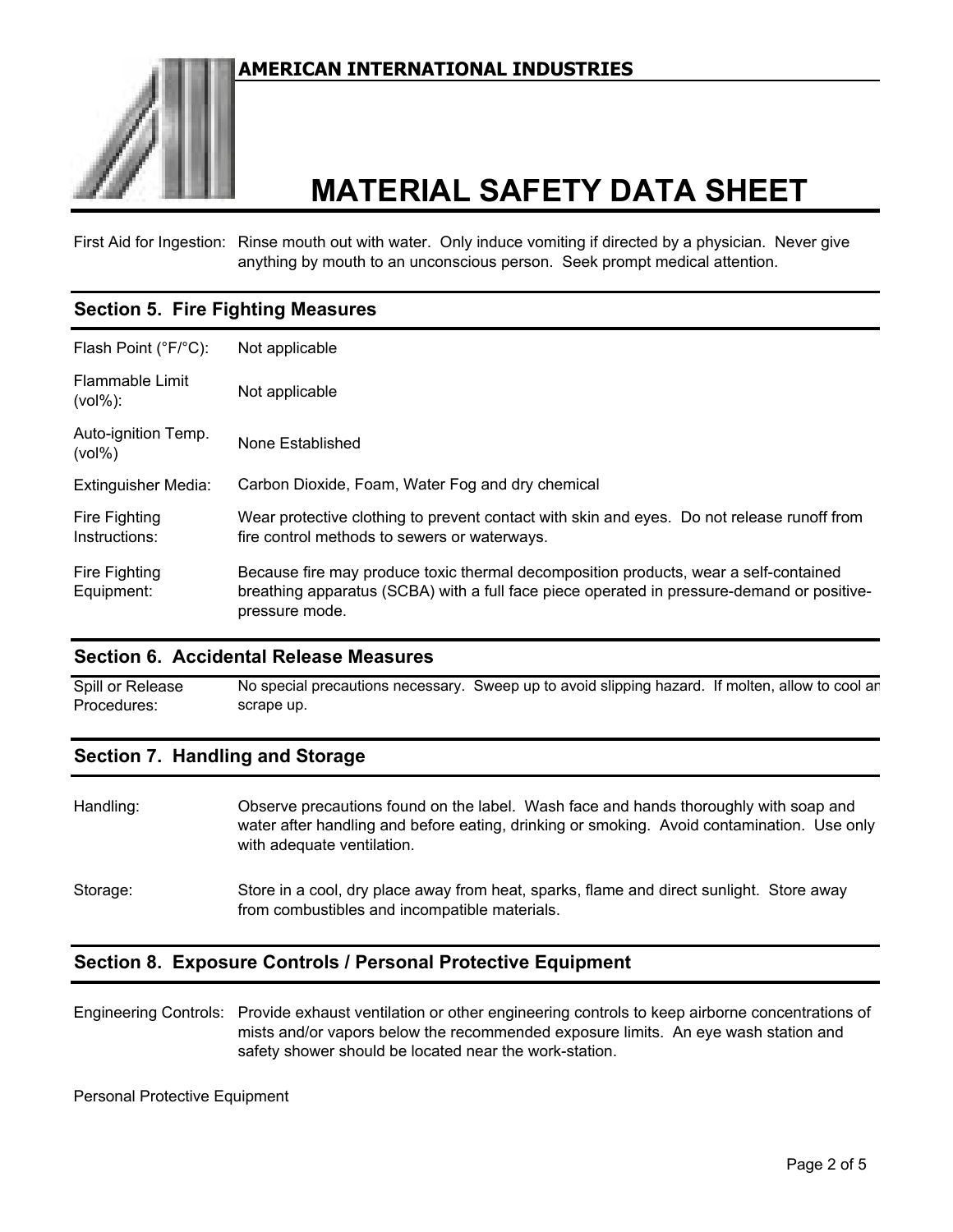

# **MATERIAL SAFETY DATA SHEET**

| Hand Protection:               | When handling product at elevated temperatures, use heat-resistant gloves. With product<br>at ambient temperatures, use disposable nitrile, neoprene or butyl rubber gloves with<br>repeated or prolonged use.                                                                                                                                  |
|--------------------------------|-------------------------------------------------------------------------------------------------------------------------------------------------------------------------------------------------------------------------------------------------------------------------------------------------------------------------------------------------|
| Eye Protection:                | Use a full-face shield and safety glasses if handling heated material. With product at<br>ambient temperatures, use safety glasses equipped with side shields.                                                                                                                                                                                  |
| <b>Body Protection:</b>        | Prevent skin contact when handling heated material. Use insulated, heat-resistant clothing<br>such as apron or slicker suit.                                                                                                                                                                                                                    |
|                                | Respiratory Protection: The need for respiratory protection is not anticipated under normal use conditions and with<br>adequate ventilation. If elevated airborne concentrations above applicable workplace<br>exposure levels are anticipated, a NIOSH approved organic vapor respirator equipped with<br>a dust/mist prefilter should be use. |
| General Hygienic<br>Practices: | Avoid breathing dust, vapor or mist. Avoid contamination of food, beverages, or smoking<br>materials. Wash thoroughly after handling, and before eating, drinking or smoking.<br>Remover contaminated clothing promptly and clean thoroughly before reuse.                                                                                      |

## **Section 9. Physical and Chemical Properties**

| Appearance (100°C): Amber clear viscous |                | <b>Decomposition</b>                    | Not applicable |
|-----------------------------------------|----------------|-----------------------------------------|----------------|
|                                         | gel            | Temperature:                            |                |
| Odor:                                   | Characteristic | <b>Vapor Pressure:</b>                  | Not applicable |
| pH                                      | Not applicable | <b>Vapor Density:</b>                   | Not applicable |
| <b>Specific Gravity:</b>                | Not applicable | <b>Evaporation Rate: Not applicable</b> |                |
| Ignition:                               | Not applicable | Viscosity @                             | $230 - 270$    |
| % Volatile                              | Not applicable | $100^{\circ}$ C:                        |                |
| <b>Boiling Point /</b>                  | Not applicable |                                         |                |
| <b>Freezing Point</b>                   |                |                                         |                |
| <b>Solubility</b>                       | Insoluble      |                                         |                |

# **Section 10. Stability and Reactivity**

Stability: Stable

#### None. **Hazardous Decomposition Products:**

**Incompatibility (Materials to Avoid):** None.

**Hazardous Polymerization:**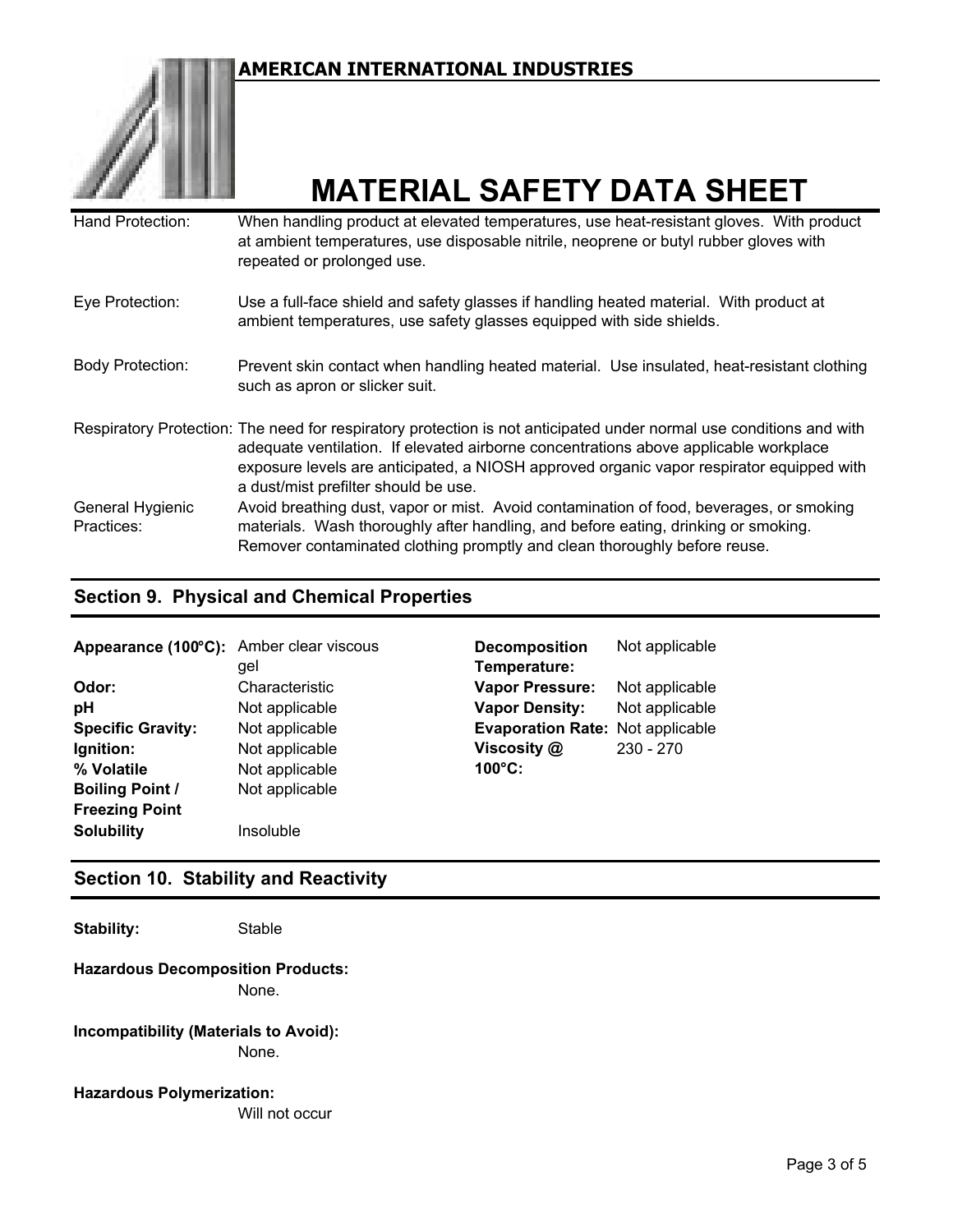

# **MATERIAL SAFETY DATA SHEET**

**Conditions to Avoid:** Heat and open flames

## **Section 11. Toxicological Information**

#### **Acute Oral Toxicity:** No data available

#### **Acute Toxicity to Invertebrates:**

No data available

#### **Acute Toxicity to Algae:**

No data available

**Irritation - Skin:** No data available

**Irritation - Eye:** No data available

**Sensitization:** No data available **Mutagenicity:** None **Sub-chronic Toxicity:** None

## **Section 12. Ecological Information**

# **Ecotoxicological Information**

# **Acute Toxicity to Fish:**

No data available

#### **Acute Toxicity to Invertebrates:**

No data available

#### **Acute Toxicity to Algae**

No data available

**Bioconcentration:** No data available

#### **Toxicity to Sewage Bacteria:**

No data available

## **Chemical Fate Information Biodegradability:** No data available

#### **Chemical Oxygen Demand:**

No data available

## **Section 13. Disposable Considerations**